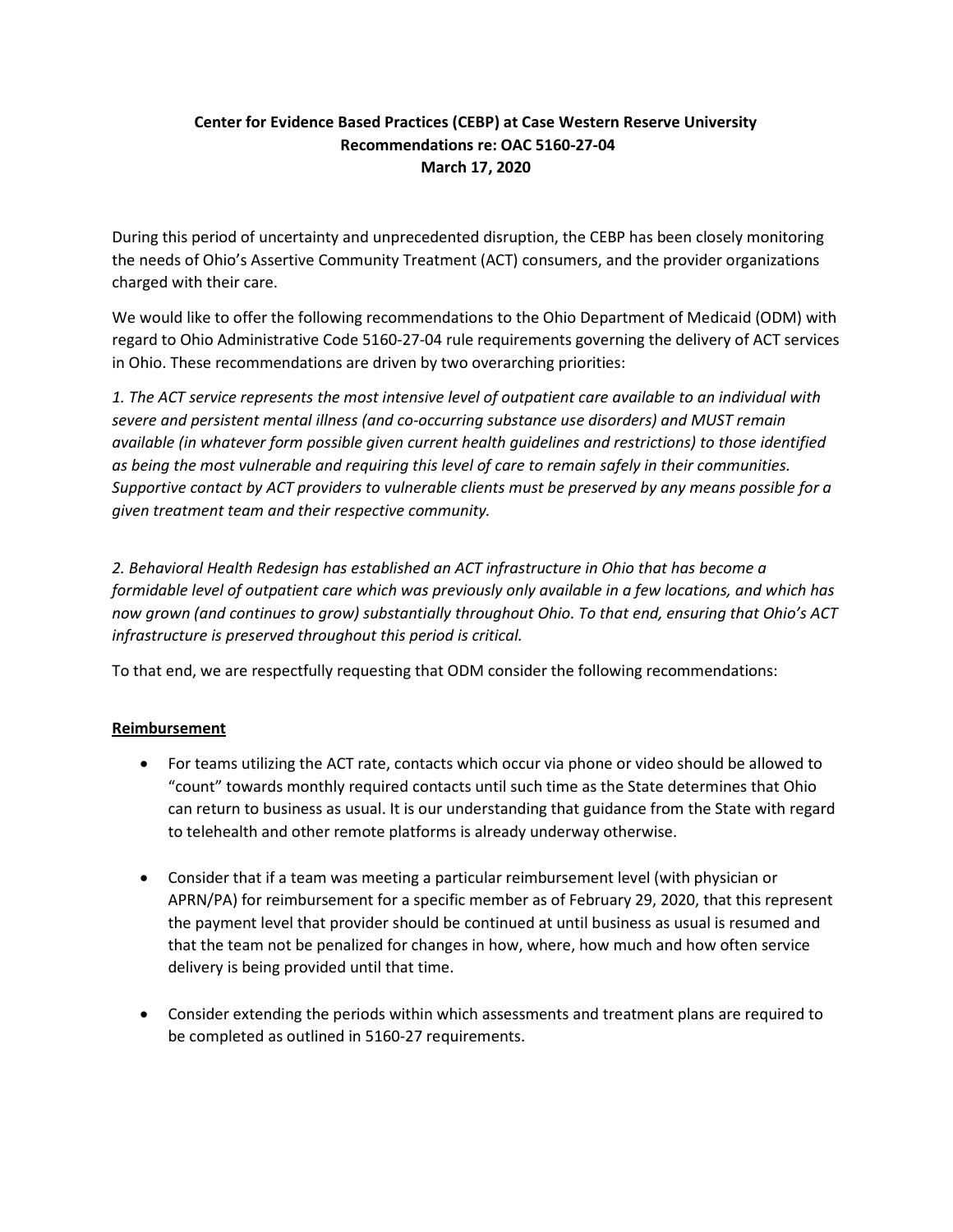## Fidelity

- We are recommending the temporary suspension of fidelity provisions outlined in OAC 5160-27-04 until the State has deemed that normal business may resume. Teams will subsequently need an additional window (no less than 2 months, and more likely 6 months to reengage at previous service delivery levels and to prepare for their next scheduled DACTS fidelity review.
- It is recommended that in lieu of this, that teams be required to maintain and/or increase remote contact with the Center for Evidence Based Practices (CEBP) during this time.
	- o Minimum monthly contact with CEBP staff. The CEBP will be increasing remote learning and consultation opportunities for staff to occur every other week minimum via web based platforms.
	- $\circ$  If treatment team members are not working in the community, presumably there may be more time for them to be getting additional training and support through the CEBP.
- Modifications to service delivery being made in the interest of best medical practice and Center for Disease Control (CDC) and Ohio Department of Health (ODH) recommendations will adversely affect team performance to normal fidelity standards, particularly with regards to numerous DACTS fidelity scale items which endeavor to measure frequency, duration and location of service delivery, among other variables which will be affected by current conditions. These changes to service delivery are not indicative of the team's performance under normal circumstances and would only reflect the currently necessary aberration in service dosage, location, etc.
- Consider pushing back ODM's sanctioning of a team achieving the required 3 year required DACTS score per OAC 5160-27-04 for an additional year to maintain existing teams and Ohio's ACT infrastructure until recovery of behavioral health services returns to normal

## Managed Care and ACT Eligibility

- Provisions related to prior authorization and re-authorization require our MCO partners to evaluate appropriateness for ACT based on a number of essential criteria, including the extent to which an individual requires a high degree of service frequency and community based contacts.
- Given restrictions being put in place, there is the potential that changes to documented service delivery in this regard could suggest that the client would benefit from a lesser level of care, when in fact reduced contacts are more a product of organizational and community mandates than actual client needs.
- Additional concerns that indirectly affect review of service delivery documentation include the potential for: